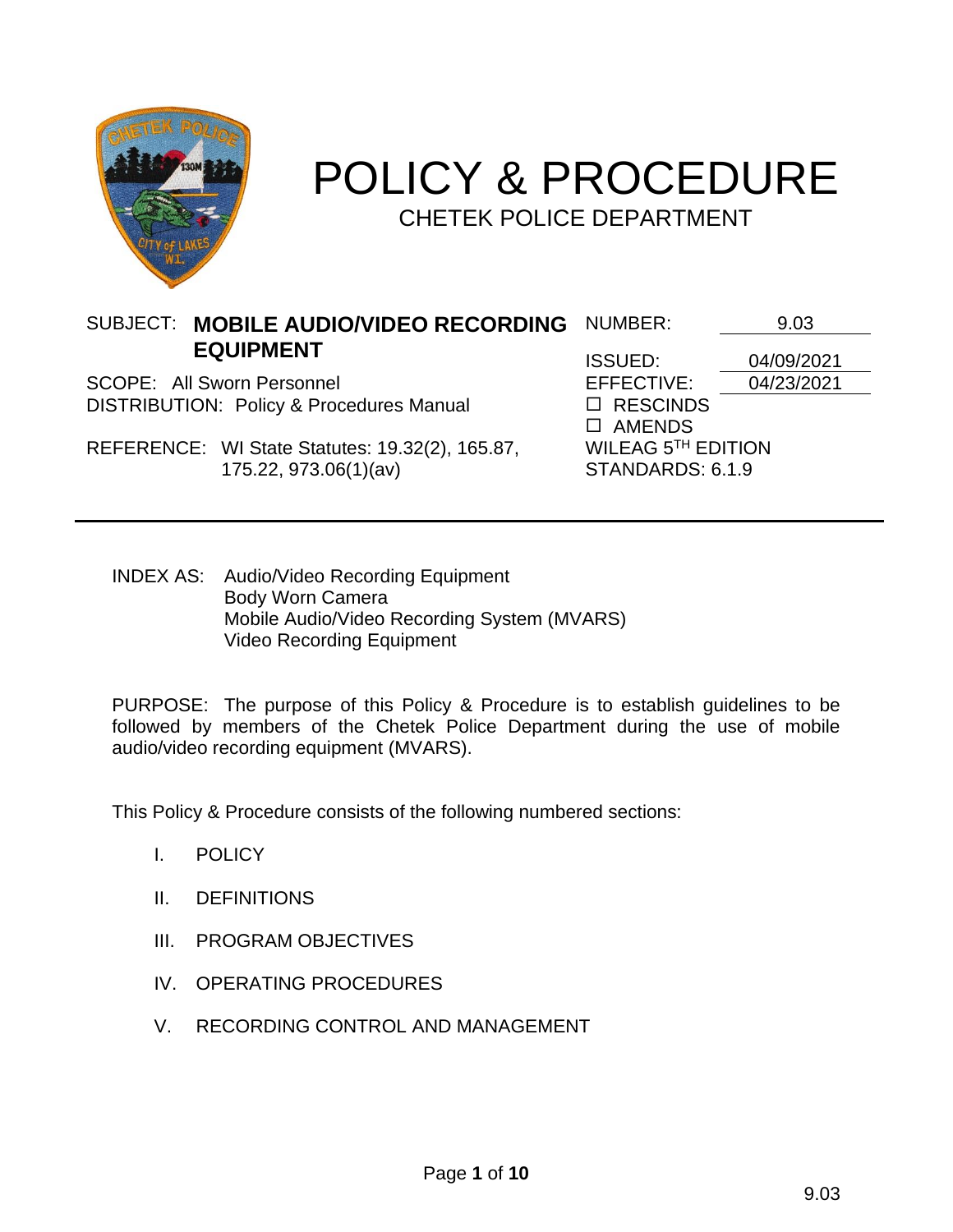- I. POLICY
	- A. All uniformed officers assigned to patrol duties shall be issued MVARS equipment prior to be beginning of each duty assignment. This includes uniformed Supervisors who perform patrol duties. Non-uniformed members may be issued MVARS equipment at the discretion of the Chief of Police or his/her designee or for certain circumstances.
		- 1. Any member wearing, using, maintaining, storing, or releasing data from MVARS equipment shall be trained in its use and data retention and release requirements prior to using the equipment or releasing data.
	- B. Whenever an officer has reason to believe that a contact has an enforcement nature, or believes it is in the best interest of the Chetek Police Department, the contact should be recorded. (An officer shall not jeopardize their safety or the safety of the public in order to activate a camera system). In general, contacts of an enforcement nature include but are not limited to:
		- 1. Citations
		- 2. Arrests
		- 3. Warnings
		- 4. Investigations to be submitted for Complaint
		- 5. When in Medical Facilities: Officers should be conscious to not record other patients in a medical setting. Officers will not turn on their body camera in a medical facility unless it is necessary to capture the following circumstances. Officers shall take into consideration the HIPAA laws that protects patients:
			- a) When responding to a crime or a situation where we are there to prevent a potential serious or imminent threat (out of control person) to an individual or the public.
			- b) Officer believes that they are able to obtain evidence of a crime that occurred on the premises.
			- c) When there is a death at the medical facility that resulted from criminal conduct.
			- d) When responding to an off-site medical emergency, where the victim came into the emergency room (example: for a gunshot wound, stabbing, etc.).
			- e) When a search warrant/arrest warrant has been obtained and is being executed.
			- f) When responding to identify/locating a suspect of a crime, fugitive, material witness or missing person.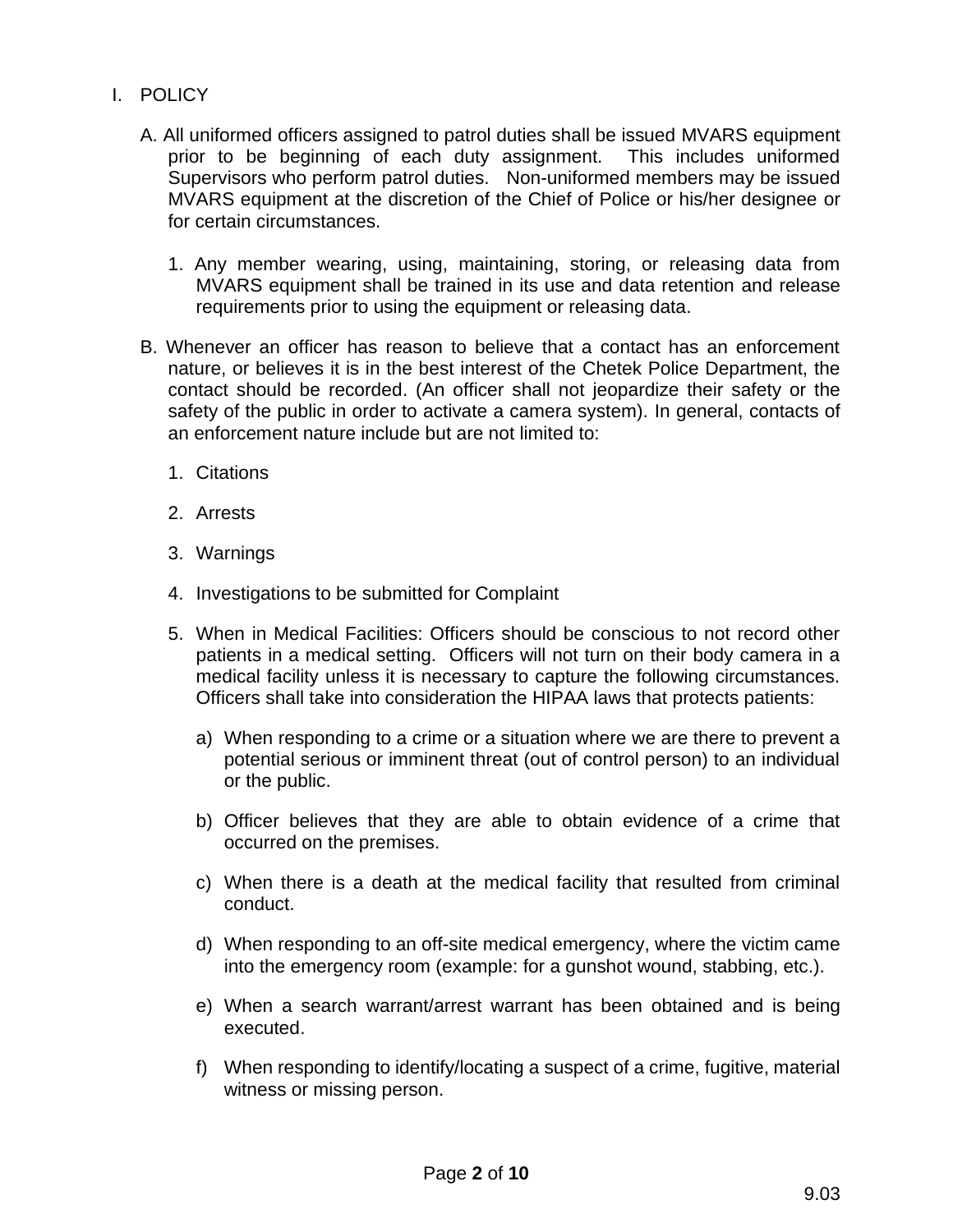- g) When bringing a suspect or victim to the medical facility or responding to the medical facility to talk to a suspect or a victim of a crime (adult or child), when collecting evidence or obtaining evidence from talking to them.
- h) The Police Department will not release any information/video per policy that would be captured on our cameras that would violate the HIPAA laws or that contain medical information.
- II. DEFINITIONS
	- A. USE OF FORCE INCIDENT: Any amount of force beyond cooperative handcuffing used by an officer to control an uncooperative person.
	- B. BODY WORN CAMERA/TRANSMITTER: A portable audio and/or video recording device which can be worn on an officer's body.
	- C. (MVARS) MOBILE AUDIO/VIDEO RECORDING SYSTEM (EQUIPMENT): Portable, wireless, electronic devices designed for capturing audio and/or video recordings. This includes body worn cameras, and/or in squad mobile video/audio recording system.

## III. PROGRAM OBJECTIVES

- A. The Chetek Police Department has adopted the use of mobile audio/video recording equipment (MVARS) in order to accomplish the following objectives:
	- 1. Accurate documentation of events, actions, conditions, and statements made during arrests and critical incidents so as to enhance officer reports, collection of evidence and testimony in court.
	- 2. The enhancement of the Department's ability to review probable cause for arrest, arrest procedures, officer/suspect interaction, evidence for investigative purposes, as well as officer evaluation and training.
	- 3. Protect officers from false allegations of improper police conduct.
		- (a) Note…Under s. 973.06 (1) (av) the costs, fees, and surcharges taxable against the defendant shall consist of the following items and no others if a defendant violates s. 946.41 by obstructing an officer; the reasonable costs expended by a state or local law enforcement agency or emergency response agency to respond to or investigate the false information that the defendant provided or the physical evidence that the defendant placed.

 Costs allowable under this paragraph may include personnel costs and costs associated with the use of police or emergency response vehicles.

4. The Department recognizes that cameras can't always capture everything that is seen by the officer or that happens at a scene, but can act as a tool to help explain an event.

Sometimes the cameras are unintentionally obstructed, on a fixed mount, or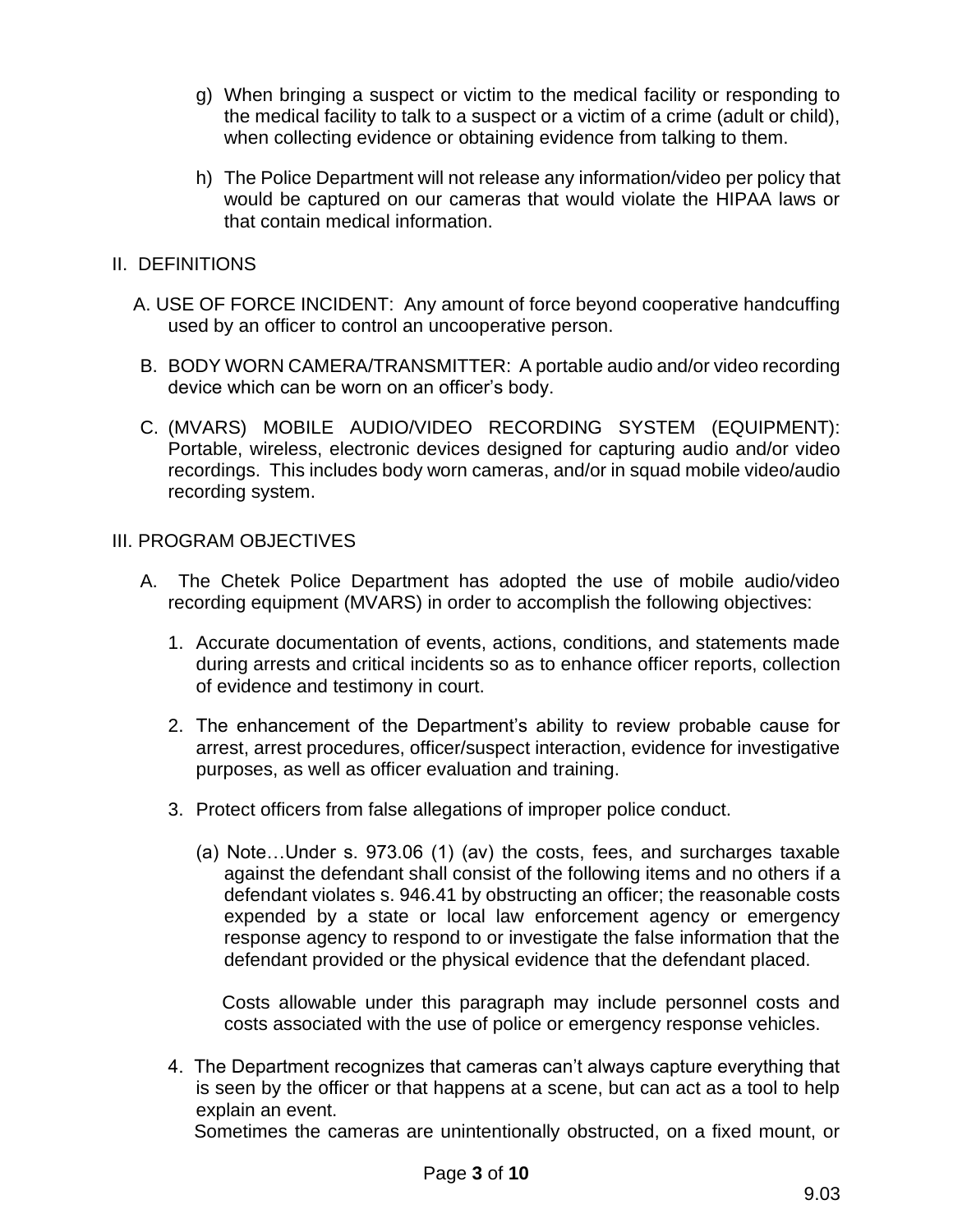may not have enough frames per second to capture what the human eye saw or perceived.

#### IV. OPERATING PROCEDURES

- A. Care and use of the mobile audio/video recording equipment is the responsibility of the officer assigned to that equipment and shall be used in conformity with Department policy and training.
- B. Prior to each shift, officers retrieve their equipment and shall determine whether their recording equipment is working properly. Officers shall report any problems to a supervisor as soon as practical.
	- 1. Officers will power on the MVARS and ensure it is functioning properly throughout their shift.
	- 2. The systems power supply will be checked by all three available methods: manually, activating emergency lights, and activating remote wireless microphone/transmitter.
	- 3. The officer will ensure the encoded date/time is accurate.
	- 4. The video camera should be zoomed back to its widest point of view and positioned to record events.
	- 5. Verify that the assigned microphone/transmitter is properly functioning.
	- 6. Any malfunction shall be reported to a supervisor as soon as practicable.
	- 7. Body worn camera is fully charged before each shift.
- C. Body worn wireless microphone transmitters and carrying case are assigned to each marked squad car. These wireless transmitters should generally be worn on the officer's uniform in a manner as to not interfere with the recording (shirt pocket, lapel, etc.).
	- 1. The purpose is to put the transmitter in the best position to record as much information as possible.
	- 2. Officers are not expected to jeopardize their safety in exchange for obtaining better audio recordings.

### D. OPERATING GUIDLINES:

- 1. The MVARS record mode will be automatically activated whenever the emergency lights are activated.
- 2. Once recording, personnel shall ensure there are no obvious obstructions to recording.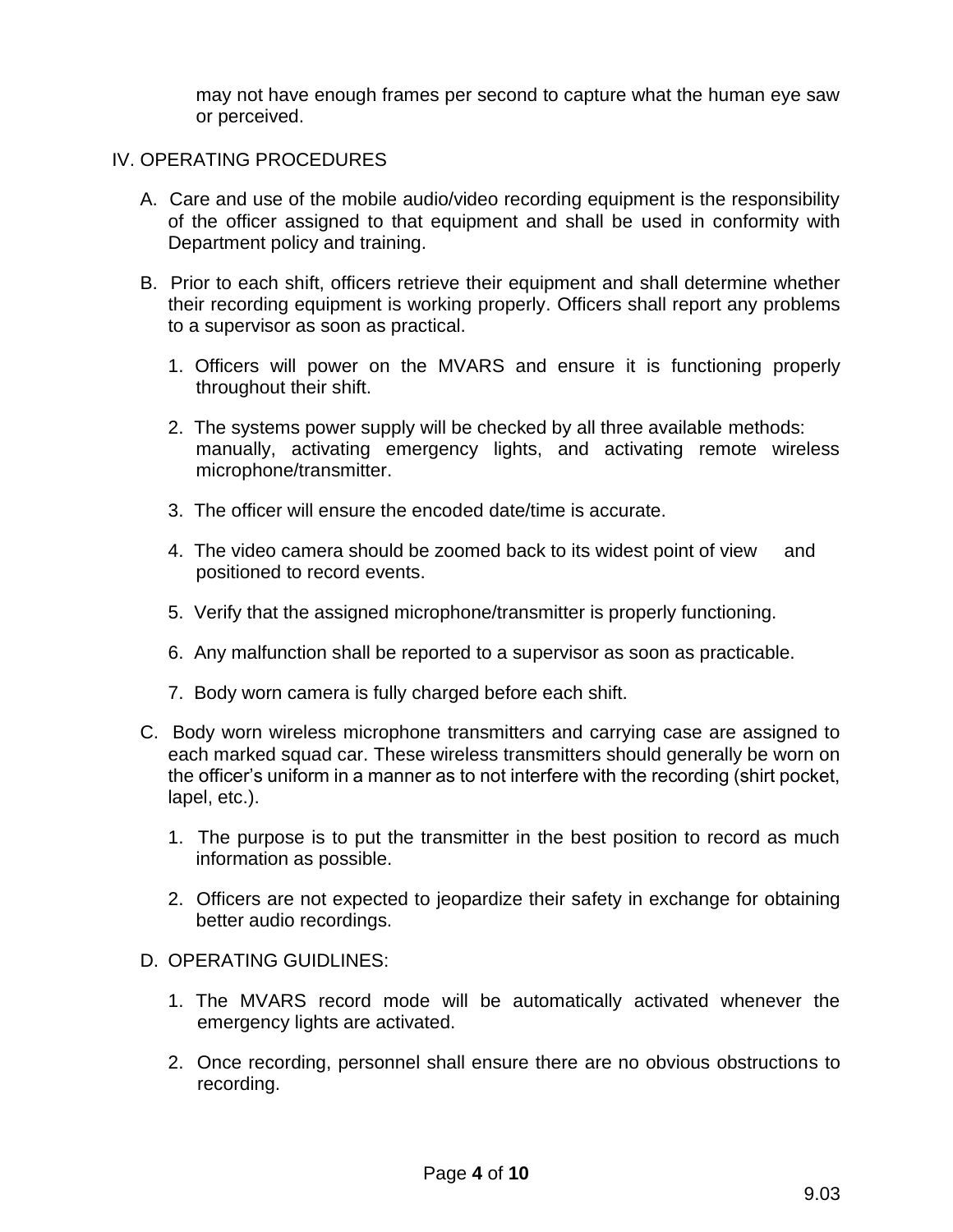- 3. Once recording has begun it shall remain on until the incident has reached its conclusion or the officer has left the scene. Officers must remember to turn off the recording at the conclusion of the incident.
- 4. With automatic activation, officers will record all of the events outside and inside the squad and the recording unit will not be powered off until after the officer the officer clears the scene or unless directed by a supervisor.
- 5. Manual activation is required for any citizen contact other than the listed exceptions, any situation where there is potential evidence to be recorded or where directed by a supervisor.
	- a) Manuel activation is accomplished by:
		- (1) Activating the emergency lights
		- (2) Pressing the "R" button
		- (3) Press the "stop" button to stop recording
- 6. Manual activation is not required for:
	- a) Station calls
	- b) Lunch breaks; breaks
	- c) Foot patrols
	- d) Non-investigative contacts
	- e) Report taking investigations where the officer is not dealing with the suspect.
- 7. Officers should record their interactions while in direct contact with the public on incidents or contacts as outlined above. Additional examples include but are not limited to:
	- a) All officer/subject contacts during traffic stops.
	- b) All officer/subject contacts during an arrest including approach, custody, statements, transportation, Department booking process and release.
	- c) All officer/subject contacts of arrested subjects taken to the Barron County Criminal Justice Facility. Recordings will cease upon entry to these facilities unless approved by facility staff.
	- d) Any other contacts with persons under circumstances that lead the officer to believe that the specifics of the contact may need to be retrieved or reviewed.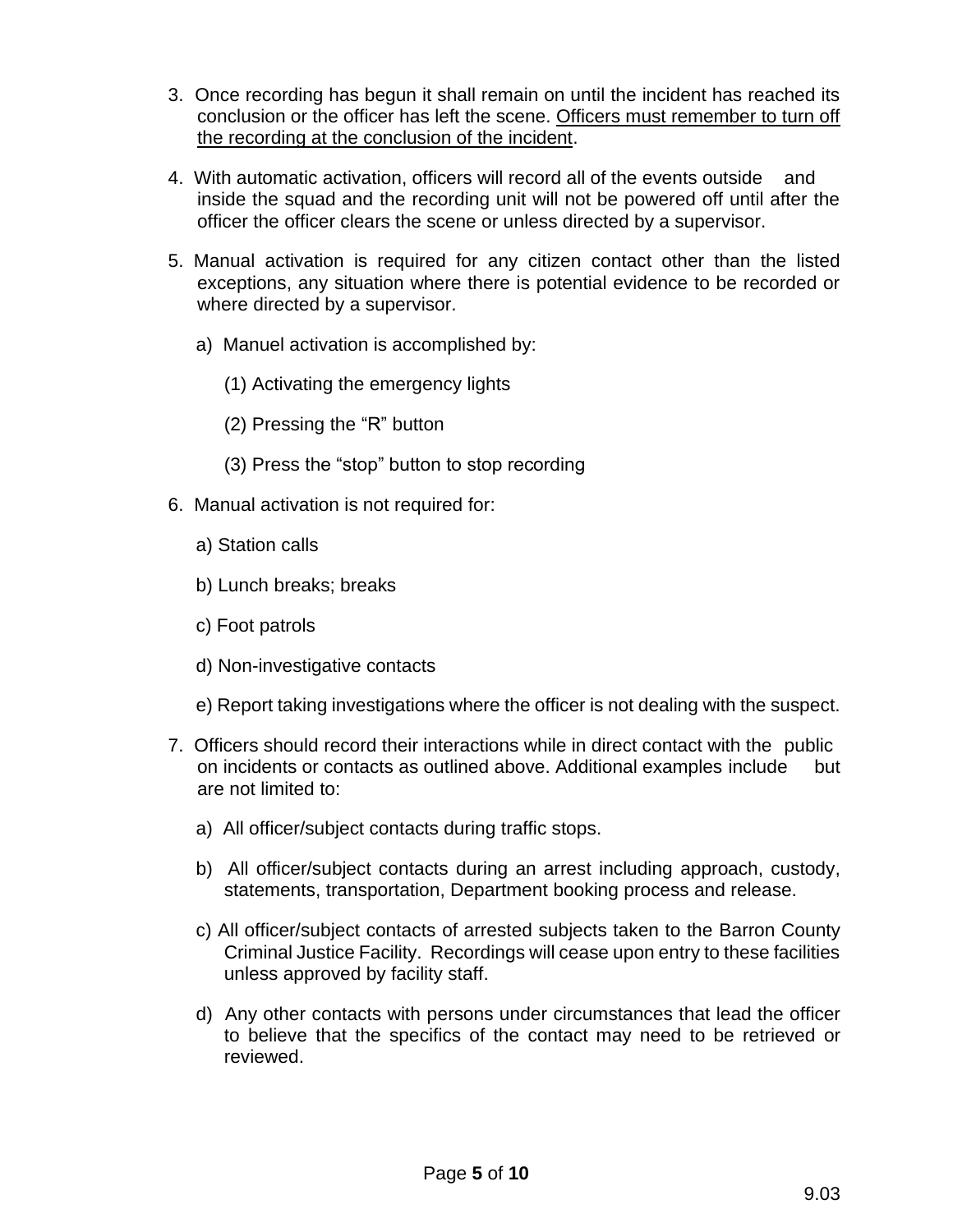- E. Continuous, non-stop recording during contacts or incidents of an enforcement nature is not required when officers are not in direct contact with the suspect, or other persons involved. Examples when officers may choose to deactivate their recording equipment include, but are not limited to:
	- 1. Running checks and completing paperwork in a squad car, away from the violator, during a traffic stop.
	- 2. Conferring with backup officers away from the suspect or any person involved in the incident.
	- 3. While speaking with anyone who is not directly involved in the incident such as medical or fire personnel.
- F. The equipment may be deactivated during non-enforcement activities such as protecting accident scenes from other vehicular traffic or perimeter assignments at critical incidents.
- G. Officers shall document in all incident reports whenever recordings are made during an incident in question. This should be done at the beginning of the report when the officer(s) identify if bank or juvenile information is included in the report.
- H. Officers are encouraged to inform their supervisors of any recorded sequences that may be of value for training purposes, court, or unusual circumstances or events.
- I. Officers shall not intentionally alter or attempt to alter recordings in any way.
- J. Officers shall not use mobile audio/video recording equipment to record administrative conversations, i.e. disciplinary actions, supervisor's directives, or talks between employees.
- K. Use of MVARS is for on-duty, official police business only.
- L. Officers are reminded of the restrictions in Wisconsin State Statute 175.22 prohibiting audio or video recording in locker rooms, refer to Policy & Procedure 1.04: Harassment in the Workplace.

# V. RECORDING CONTROL AND MANAGEMENT

- A. Recordings are subject to existing State of Wisconsin open records laws.
	- 1. The Records Custodian will establish a reproduction fee for the duplication of recordings. The fee will include the cost of storage media and the actual necessary costs of the reproduction effort.
	- 2. Recordings may be duplicated for another criminal justice agency when required for trial, or otherwise authorized by the Chief or designee.
- B. Recordings may be shown to Chetek Police Department employees for training and evaluation purposes.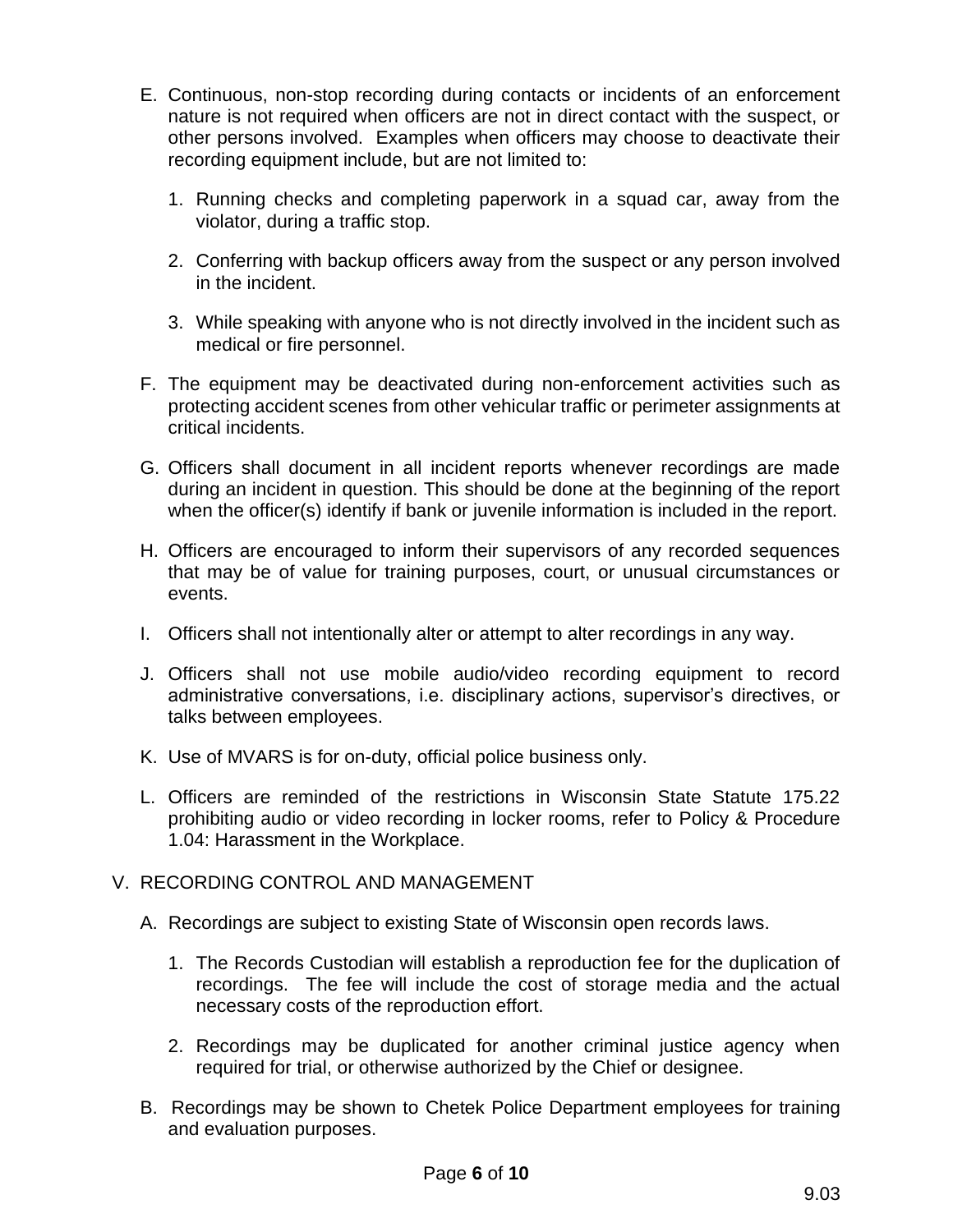- 3. Recordings may be shown to persons other than Chetek Police Department employees provided prior approval is obtained from the Chief or designee.
- C. Storage of Media

MVARS media will be downloaded at a minimum weekly by an assigned officer to an allocated hard drive. This hard drive shall be kept in a secured location only accessible by the assigned officer.

- 1. Storage of Media as Evidence; the recording media will be recorded as evidence when any of the following events are captured:
	- a) Operating while intoxicated arrests
	- b) Physical altercation(s) or any use of force
	- c) Patrol vehicle collision
	- d) Injury to officer or citizen
	- e) Pursuit
	- f) Any custodial arrest
	- g) Any death related to a shooting/use of force incident (actual or alleged)
	- h) Incident involving citizen complaint
	- i) Any search conducted during temporary questioning (a "Terry stop") provided in Wisconsin State Statute 968.25
	- j) Any other incident in the officers or supervisors judgment that should be secured as evidence
- 2. Storage of Media not held as evidence
	- a) The assigned officer shall remove the recorded media weekly from each squad car and download onto the assigned hard drive.
	- b) The recorded media will be stored in files identified in monthly increments.
	- c) After 180 days, pursuant to Policy & Procedure 10.05: Retention of Records, the recorded data will be erased.
- D. Media integrity
	- 1. The MVARS recordings generated are property of the Department.
	- 2. MVARS recordings are subject to Wisconsin Open Records Laws.
	- 3. Release of copies of recordings for prosecution shall be coordinated through the District Attorney and/or the City Attorney's Office.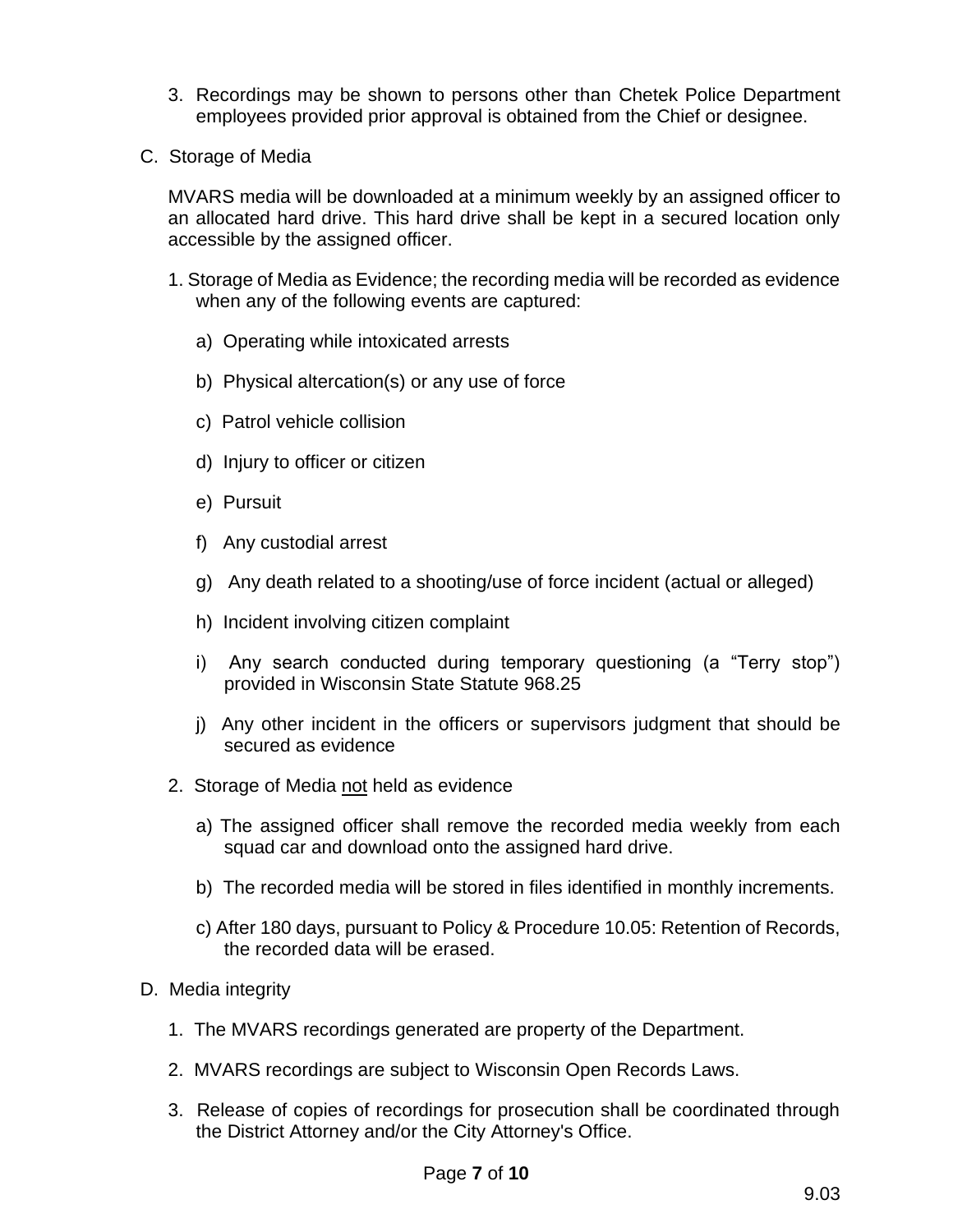- 4. Release of copies of recordings for civil proceedings shall be coordinated through the City Attorney's Office.
- 5. All MVARS media and recordings are possessions of the Department. As such, no recording shall be released, shared, duplicated or distributed without authorization from the Department records custodian.
- 6. If an officer uses a personal recording device (although not recommended) while working as an on duty officer; the images, video, recordings, and audio captured by the officer's devise will be considered property of the Chetek Police Department and can only be release with authorization of the Chief of Police.
- E. Miscellaneous
	- 1. It is not necessary for officers to volunteer the fact that the enforcement contact is being recorded. However, if asked, officers shall advise persons as to whether the MVARS are recording or not.
	- 2. Officers are not required to cease or initiate recording based on the demand on of a citizen, involved party, or suspect.
	- 3. No employee shall attempt to erase, alter, or cause to be erased or altered, any MVARS media. The only exception would be pursuant Policy & Procedure: 10.05 Retention of Records.
	- 4. Supervisors will coordinate the repair or replacement of MVARS equipment.
		- a) Supervisors will perform periodic reviews to ensure officers follow established procedures for the storage, use of, and maintenance of MVARS equipment and the proper documentation of its use.
		- b) In addition, The Chief or his/her designee will perform periodic reviews of the release of data to ensure established procedures in this policy are followed.
	- 5. Recordings used for training purposes.
		- a) When an incident that is recorded that is perceived to be of value as training aid, the officer responsible for the recording will notify his/her supervisor.
		- b) The supervisor will review the recording to determine the value for training.
		- c) The supervisor will obtain expressed permission from the Chief of Police or designee to use the recording for training.
	- 6. Tape review.
		- a) The MVARS recordings may be routinely or randomly reviewed by supervisors to monitor officer performance.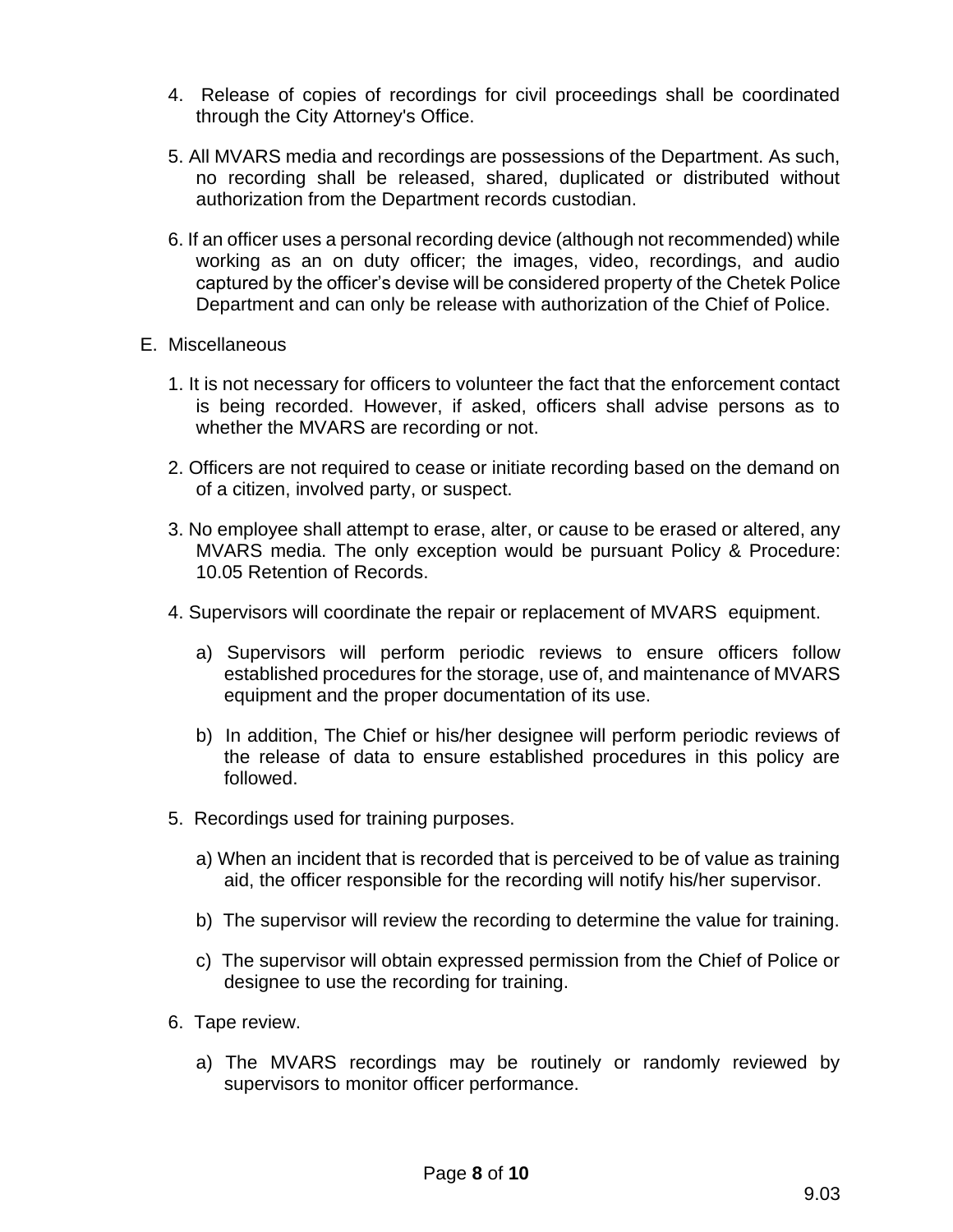- b) Field Training Officers should routinely use the recordings of probationary officers during the FTO process for constructive critique review.
- c) Officers may review their own recordings within the squad car prior to the data being downloaded. (This may be beneficial when dictating a report).
- d) No recording shall be used or shown for the purpose of officer ridicule or embarrassment.
- d) Administration should review body camera and MVARS data bases at random to make sure the cameras are being used.
- 7. This policy shall be made available to the public on any internet site the Department maintains or is maintained on its behalf.
- F. Restrictions on Using Recording Devices
	- 1. Recording Devices shall only be used in conjunction with official duties primarily including but not limited to the investigation and/or reporting of crimes or other violations of the law.
	- 2. Officers may not activate Recording Devices to surreptitiously record:
		- a) Communications with other police personnel without the permission of the Chief of Police.
		- b) Conversations that concern matters over which the person being recorded would have a reasonable expectation of privacy.
	- 3. Recording Devices are utilized primarily by sworn personnel as authorized by this agency. Officers who are assigned Recording Devices must utilize such equipment unless otherwise authorized by supervisory personnel.
		- a) All Department issued Recording Devices and recorded media in any form issued by the Department remain the exclusive property of the Department for use only as outlined in this Policy & Procedure.
		- b) No privately owned Recording Devices will be utilized by Department personnel while on duty for any reason without the prior authorization of the Chief of Police.
- G. Recordings Retention; 180 Day Hold
	- 1. Recordings are considered records as defined by Wisconsin Statute 19.32(2). Pursuant Policy & Procedure 10.05: Retention of Records, recordings will be saved at minimum of 180 days.
	- 2. Recordings noted as evidence in V. C. above shall be retained until final disposition of any investigation, case, or complaint to which it pertains.